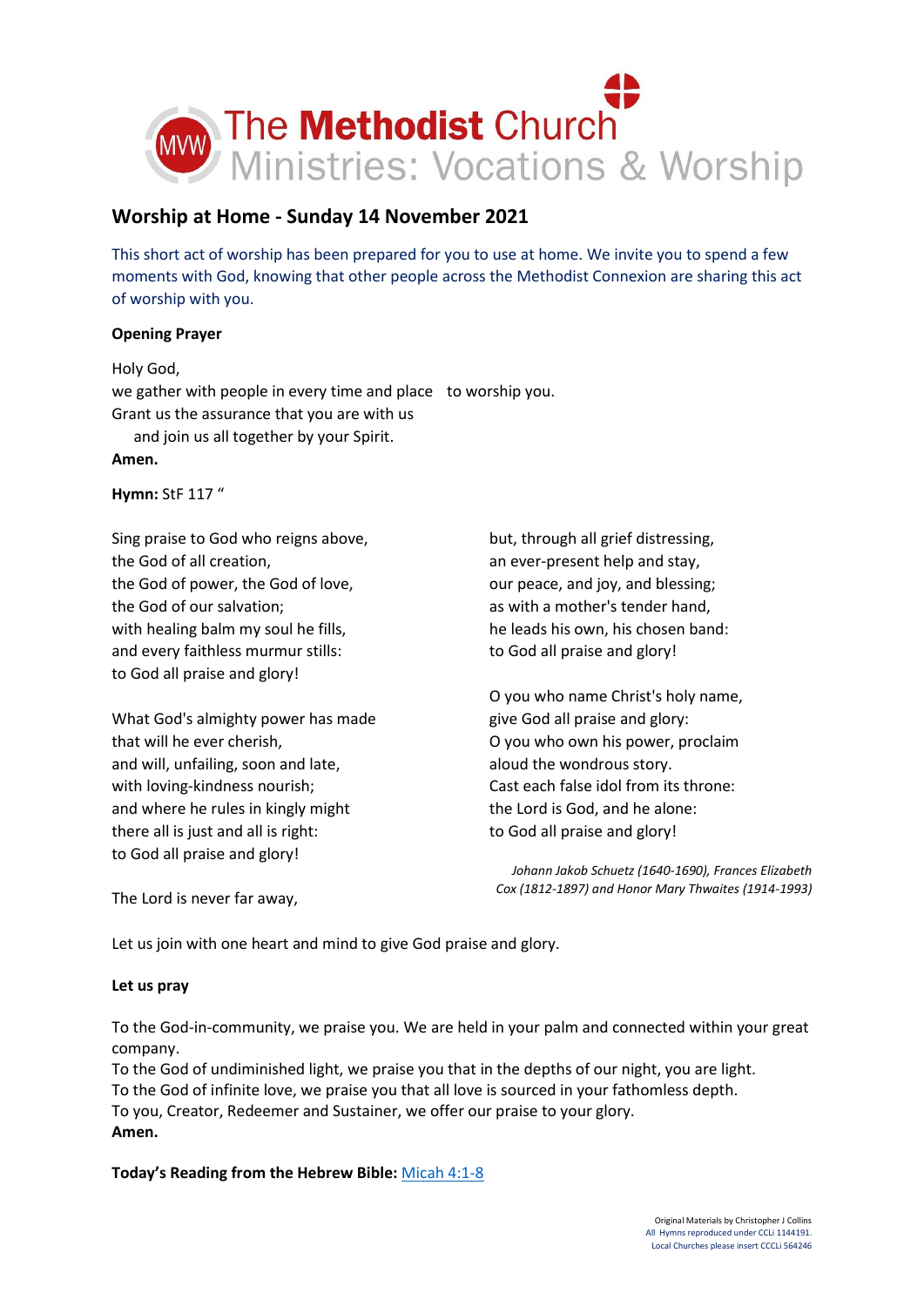## **Today's Gospel Reading:** [Matthew 5:1-12](https://www.biblegateway.com/passage/?search=Matthew+5%3A1-12+&version=NIV)

## **Time to Reflect**

I wonder what emotions Remembrance Sunday stirs in you. Perhaps pride of the service and sacrifice of a family member. Grief for a life cut short and opportunities missed. Lament that we perpetuate war as a way of trying to solve conflict even though we often commit ourselves to "never again."

Our readings today remind us that God dreams of a day when guns of killing will be refashioned into tools to tend the earth and Jesus had a word of blessing for the peacemakers who will be the children of God.

Images that suggest that war is not God's ideal but a symbol of how our stubbornness and pride, our pursuit of power takes us away from God's ideals. But more than that, they are images of a hope that can be realised when we commit to live in peace and always pursue peace.

What are the metaphorical, or literal, weapons you can re-fashion into gardening tools? Only when we do that is there is a chance of "never again."

Take a time to sit quietly

#### **A time of prayer**

*For our prayers, we invite you to read quietly the words o Marjorie Dobson's hymn: By a monument of marble (StF 131)*

By a monument of marble, or a simple wooden cross, here we gather to remember sacrifice and tragic loss. Blood-red poppy petals flutter, each a symbol for a life, drifting in a crimson curtain, shadow of our constant strife.

*Hold a silence to remember all who have died because of war*

Solemn silence now surrounds us as we stand in memory. Why must factions stir up conflict? This eternal mystery troubles hearts and stirs the conscience, urges us to think again; face the curse of confrontation, yet reduce this searing pain.

For the sound of war still thunders through our planet, on this day. Every hour new victims suffer, even as we meet to pray. God, we need your help and guidance in our constant search for peace. Move us on to new solutions as we pray that wars may cease.

*Marjorie Dobson (b. 1940)*

#### **The Lord's Prayer**

Our Father who art in heaven, hallowed be thy name. Thy kingdom come thy will be done on earth as it is in heaven. Give us this day our daily bread and forgive us our debts as we forgive our debtors. And lead us not into temptation but deliver us from evil. For thine is the kingdom, the power, and the glory forever and ever. Amen.